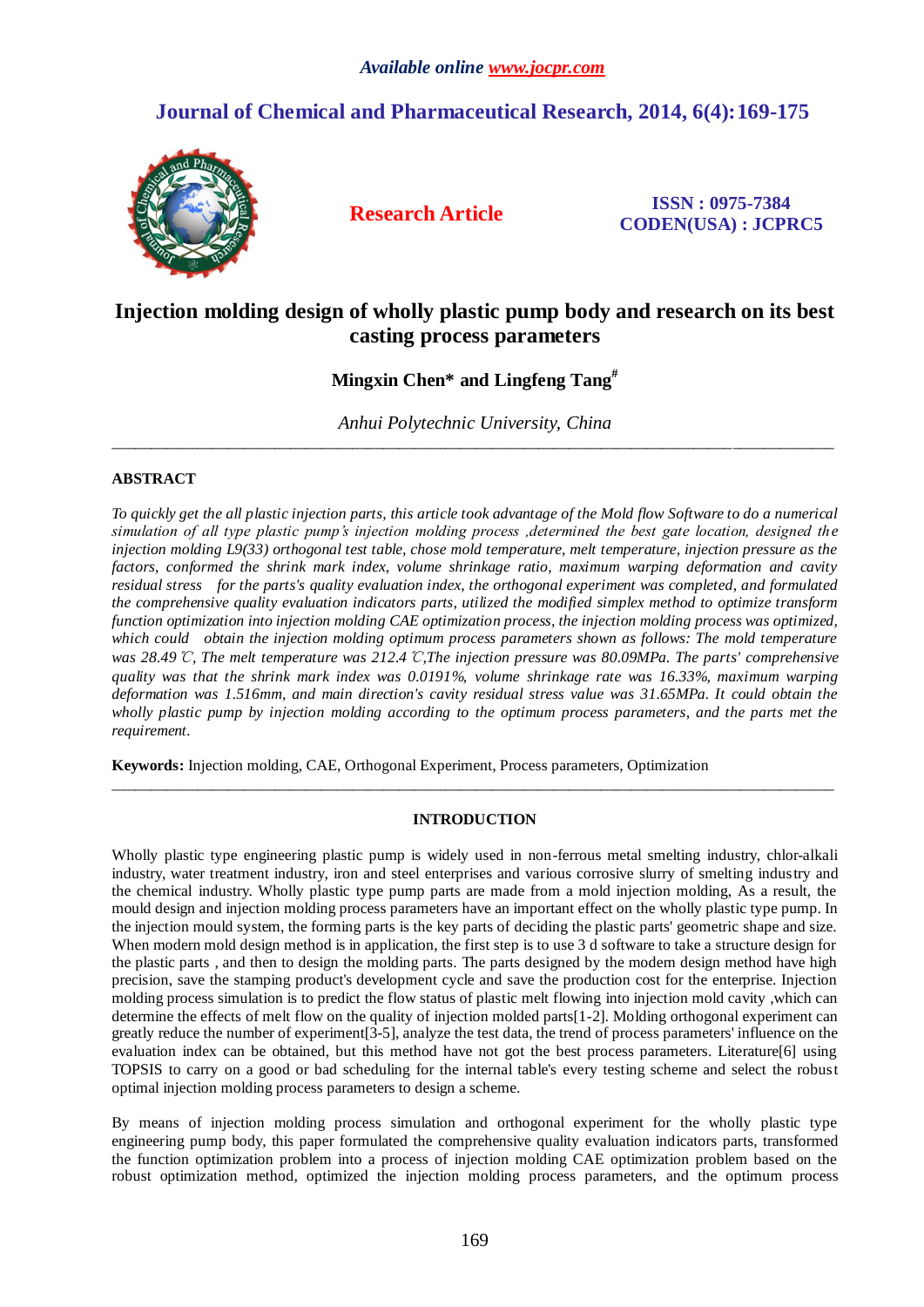parameters of injection molding parts were obtained, the injection scheme could quickly produced a qualified product.

*\_\_\_\_\_\_\_\_\_\_\_\_\_\_\_\_\_\_\_\_\_\_\_\_\_\_\_\_\_\_\_\_\_\_\_\_\_\_\_\_\_\_\_\_\_\_\_\_\_\_\_\_\_\_\_\_\_\_\_\_\_\_\_\_\_\_\_\_\_\_\_\_\_\_\_\_\_*

## **INJECTION MOLDING PROCESS SIMULATION OF WHOLLY PLASTIC PUMP BASED ON MOLDFLOW**

## **GATING SYSTEM LAYOUT AND OPTIMIZATION**

Researchers should set the injection molding process parameters for plastic type pump body parts in Moldflow firstly, then simulated and analysed the theoretic best gate location , whose analysis diagram would be obtained, the experimental simulation results of the analysis was shown in Fig. 1.



**Fig. 1: Layout diagram of gate system**

Figure 1 showed the best gate location was on the working plane of pump body ( the blue part of the center position in the graph),where required for high smooth finish. If the best gate location was chosen as the actual gate location, the plane precision would be reduced after pump body molding, the service life would fall down, so the theoretic best gate location was not desirable.

#### **GATE LOCATION SELECTION**



**Fig. 2(c): Gating system scheme three Fig. 2(d): Gating system scheme four**

It could be seen from the Fig. 2: the gate location avoided the working plane of wholly type pump body parts, and the gate location of various schemes was close to the recommended optimal theoretic gate location. these four schemes were all ok. Modeling the four gating system respectively in the Moldflow, then simulating it, parts of the gating system flow analysis results could be known, which were shown in Tab. 1:

|  |  | Tab. 1: Flow analysis result table of four gating system scheme |
|--|--|-----------------------------------------------------------------|
|--|--|-----------------------------------------------------------------|

|              | Filling time $(s)$ | Temperature range of flow frontier $\mathcal{C}$ vity pressure (MPa) |       | Clamp force (tonne) |
|--------------|--------------------|----------------------------------------------------------------------|-------|---------------------|
| Scheme one   | 2.283              | $229.9 - 231.4$                                                      | 78.87 | 452.08              |
| Scheme two   | 2.404              | $229.9 - 232.0$                                                      | 81.88 | 521.29              |
| Scheme three | 2.410              | $229.9 - 232.0$                                                      | 82.92 | 516.91              |
| Scheme four  | 2.524              | $229.9 - 231.8$                                                      | 80.02 | 508.93              |

It can be seen from Tab. 1, when considering the filling time and the temperature range of flow frontier, scheme one was the best.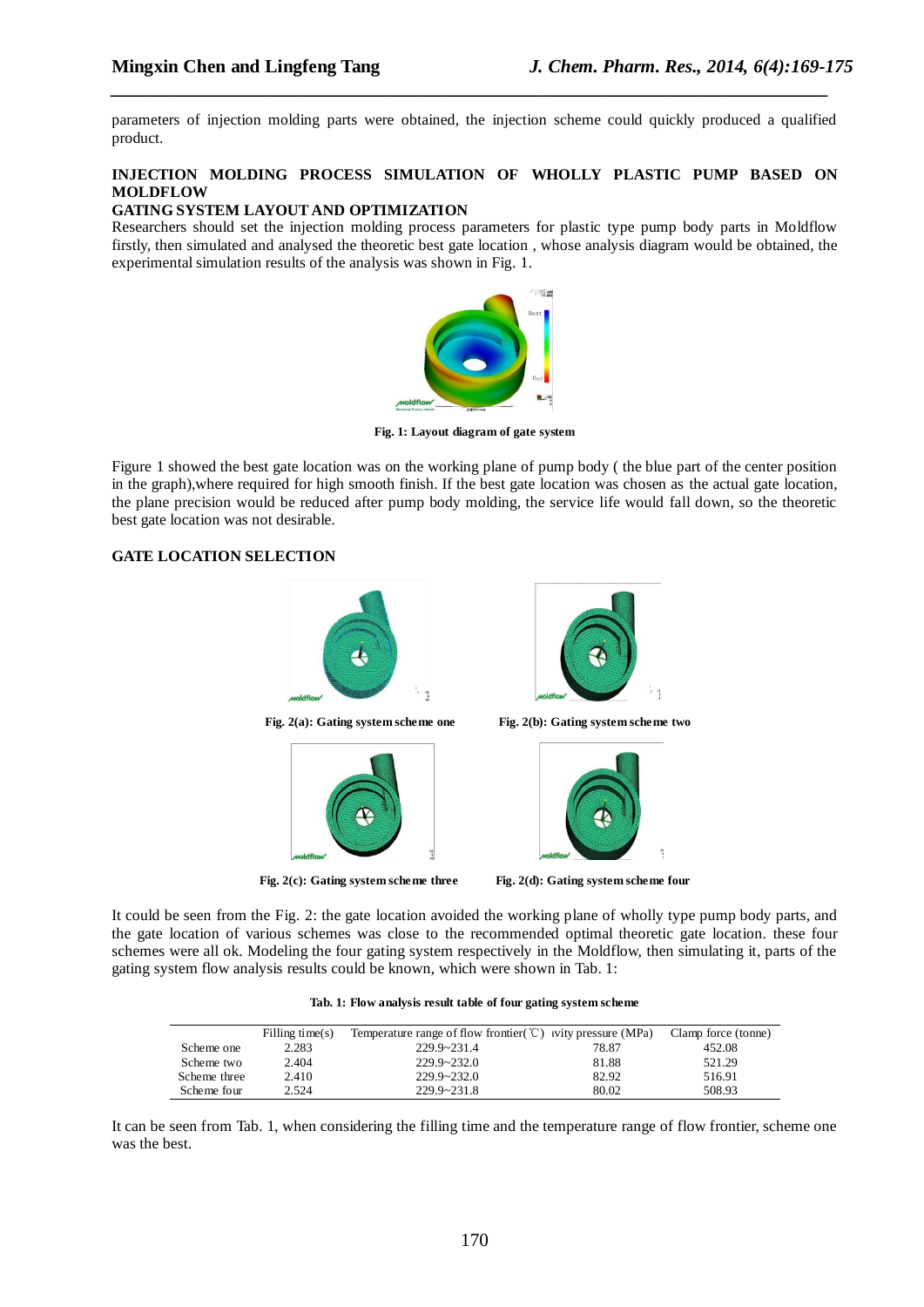#### INJECTION MOLDING SIMULATION TEST

This paper utilized orthogonal experiment to analyze the factors affecting the quality of injection molded parts[7-8], chose mold temperature, melt temperature and injection pressure as the three factors, respectively from three levels, that was what people called three factors and three levels orthogonal experiment. Various factors level were shown in Tab. 2.

*\_\_\_\_\_\_\_\_\_\_\_\_\_\_\_\_\_\_\_\_\_\_\_\_\_\_\_\_\_\_\_\_\_\_\_\_\_\_\_\_\_\_\_\_\_\_\_\_\_\_\_\_\_\_\_\_\_\_\_\_\_\_\_\_\_\_\_\_\_\_\_\_\_\_\_\_\_*

| factor<br>level | Mold temperature $A(\mathcal{C})$ | Melt temperature $B(\mathcal{C})$ | Injection pressure<br>C(MPa) |
|-----------------|-----------------------------------|-----------------------------------|------------------------------|
|                 | 30                                | 200                               | 78.7                         |
|                 | 40                                | 220                               | 80                           |
|                 |                                   | 230                               | 83                           |

This experiment chose the L9(33) orthogonal test table and selected plastic shrink mark index, volume shrinkage rate and maximum warping deformation as evaluation index, used Moldflow to simulate the injection molding for wholly plastic pump body , the recorded results were shown in Tab. 3.

|  |  |  |  |  | Tab. 3: 9Group orthogonal simulation experiment results |  |
|--|--|--|--|--|---------------------------------------------------------|--|
|--|--|--|--|--|---------------------------------------------------------|--|

| Test   | Factor-level<br>setting |     |      |                              |                                  |                                     |                                                        |
|--------|-------------------------|-----|------|------------------------------|----------------------------------|-------------------------------------|--------------------------------------------------------|
| number | А                       | B   | ⌒    | Shrink mark<br>index $(\% )$ | Volume shrinkage<br>rate $(\% )$ | Maximum warping<br>deformation (mm) | First main direction's cavity<br>residual stress (MPa) |
|        | 15                      | 200 | 78.7 | 1.100                        | 15.6                             | 1.41                                | 32.64                                                  |
| ◠      | 15                      | 230 | 83   | 2.386                        | 17.59                            | 1.396                               | 30.66                                                  |
| 3      | 15                      | 250 | 80   | 0.7291                       | 18.82                            | 1.473                               | 29.84                                                  |
|        | 30                      | 200 | 83   | 1.168                        | 15.62                            | 1.407                               | 32.87                                                  |
|        | 30                      | 230 | 80   | 2.422                        | 17.57                            | 1.425                               | 30.31                                                  |
| 6      | 30                      | 250 | 78.7 | 3.417                        | 18.82                            | 1.427                               | 29.74                                                  |
|        | 40                      | 200 | 80   | 0.000                        | 15.58                            | 1.536                               | 32.18                                                  |
| 8      | 40                      | 230 | 78.7 | 0.4371                       | 17.58                            | 1.527                               | 30.61                                                  |
|        | 40                      | 250 | 83   | 1.984                        | 18.84                            | 1.498                               | 30.93                                                  |

#### ANALYSIS OF TEST RESULTS

According to Tab. 3, respectively took the shrink mark index, volume shrinkage ratio, maximum warping deformation and cavity residual stress as optimize direction and conducted a range analysis for the experiment results, Every factor's influences on the targets were shown in Tab. 4, Tab. 5, Tab. 6 and Tab. 7.

|  |  | Tab. 4: Data analysis of the influence of process parameters on shrink mark index |  |  |  |
|--|--|-----------------------------------------------------------------------------------|--|--|--|
|  |  |                                                                                   |  |  |  |

|       |        | в      | C      |
|-------|--------|--------|--------|
| $K_1$ | 3.2506 | 2.925  | 3.25   |
| K,    | 3.2506 | 3.2963 | 3.2531 |
| $K_3$ | 3.25   | 3.53   | 3.2481 |
| $k_1$ | 1.0843 | 0.975  | 1.0833 |
| k,    | 1.0843 | 1.0988 | 1.0827 |
| $k_3$ | 1.0833 | 1.1967 | 1.0827 |
| R     | 0.0002 | 0.2017 | 0.0017 |
| Sort  |        |        |        |

**Tab. 5: Data analysis of the influence of process parameters on the volumetric shrinkage**

|       | А      | R      | C      |
|-------|--------|--------|--------|
| $K_1$ | 7.010  | 5.242  | 5.536  |
| K,    | 7.007  | 5.2451 | 5.538  |
| $K_3$ | 2.4211 | 6.1301 | 3.1511 |
| kı    | 1.4050 | 0.756  | 1.6514 |
| k     | 2.3357 | 1.7484 | 1.846  |
| k3    | 0.8070 | 2.0434 | 1.0504 |
| R     | 1.5287 | 1.2874 | 0.7956 |
| Sort  |        | 2      | 3      |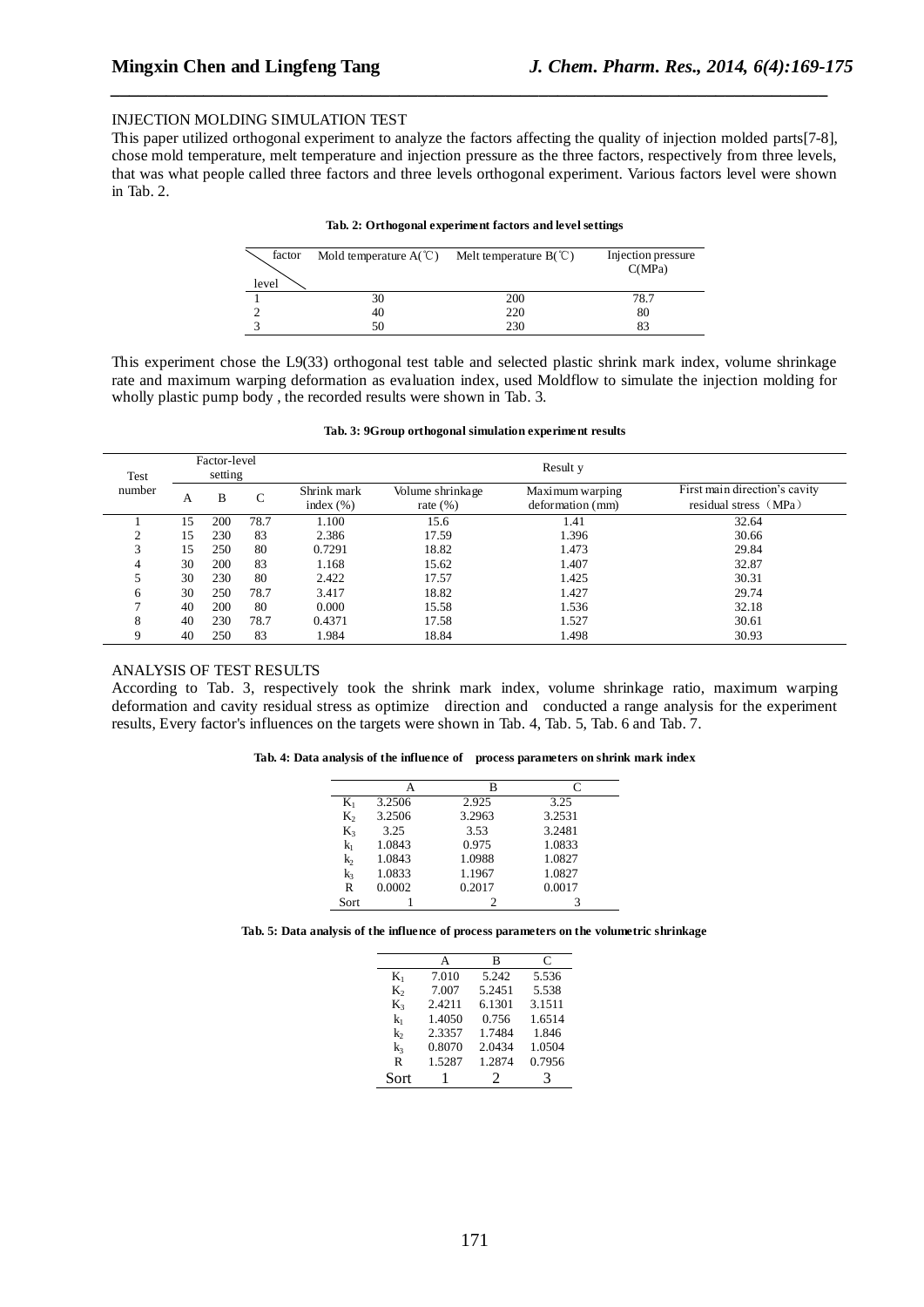**Tab. 6: Data analysis of the influence of process parameters on warping deformation**

*\_\_\_\_\_\_\_\_\_\_\_\_\_\_\_\_\_\_\_\_\_\_\_\_\_\_\_\_\_\_\_\_\_\_\_\_\_\_\_\_\_\_\_\_\_\_\_\_\_\_\_\_\_\_\_\_\_\_\_\_\_\_\_\_\_\_\_\_\_\_\_\_\_\_\_\_\_*

|       | А     | в     | C     |
|-------|-------|-------|-------|
| $K_1$ | 4.279 | 4.353 | 4.364 |
| K,    | 4.259 | 4.348 | 4.301 |
| $K_3$ | 4.561 | 4.398 | 4.434 |
| kı    | 1.426 | 1.451 | 1.454 |
| k,    | 1.419 | 1.449 | 1.433 |
| k3    | 1.520 | 1.466 | 1.478 |
| R     | 0.100 | 0.016 | 0.044 |
| Sort  |       | 2     | 3     |

**Tab. 7: Data analysis of the influence of process parameters on cavity residual stress**

|                |         | B      |        |
|----------------|---------|--------|--------|
| $K_1$          | 15.5233 | 16.282 | 15.498 |
| K,             | 15.4867 | 15.263 | 15.743 |
| $K_3$          | 15.62   | 15.085 | 15.388 |
| $k_1$          | 5.17445 | 5.4272 | 5.1661 |
| k              | 5.16222 | 5.0878 | 5.2478 |
| k <sub>3</sub> | 5.20667 | 5.0283 | 5.1295 |
| R              | 0.04445 | 0.3989 | 0.1183 |
| Sort           |         |        |        |

In the above four tables, under three different levels of 1,2,3, Kl, K2, K3 respectively stand for various factors' sum of every index and k1,k2,k3 respectively represent various factors' average of every index various factors 1, 2, 3, the size of range R reflects the influence degree of each factor on the index.

Tab. 4 showed every factor's influence on shrink mark index, which was mold temperature > melt temperature > injection pressure. According to the evaluation index combined with Moldflow, which could be concluded that the optimum combination is A3B1C3, namely, when the mold temperature was 50 °C, the melt temperature was 200 °C, the injection pressure was 83Mpa,the smallest shrink mark index value could be obtained.

Tab. 5 showed every factor's influence on volume shrinkage ratio, which was melt temperature > injection pressure >mold temperature. According to the evaluation index combined with Moldflow, which could be concluded that the optimum combination is A3B1C3, namely, when the mold temperature was 40 ℃, the melt temperature was 200 ℃, the injection pressure was 83Mpa,the smallest volume shrinkage ratio value could be obtained.

Tab. 6 showed every factor's influence on maximum warping deformation, which was mold temperature > injection pressure >melt temperature. According to the evaluation index combined with Moldflow, which could be concluded that the optimum combination is A2B2C2, namely, when the mold temperature was 40 ℃, the melt temperature was 200 ℃, the injection pressure was 83Mpa, the smallest maximum warping deformation value could be obtained.

Tab. 7 showed every factor's influence on cavity residual stress, which was mold temperature > injection pressure >melt temperature. According to the evaluation index combined with Moldflow, which could be concluded that the optimum combination is A2B3C3, namely, when the mold temperature was 40 ℃, the melt temperature was 200 ℃, the injection pressure was 83Mpa,the smallest cavity residual stress value could be obtained.

#### **PROCESS PARAMETERS OPTIMIZATION OF WHOLLY PLASTIC PUMP BODY INJECTION MOLDING**

This paper used the modified simplex method to optimize the result of the orthogonal experiment, combining comprehensive weighted score to evaluate the injection molding, transformed function optimization into process injection molding optimization. One optimization iteration step with one injection molding simulation.

#### **TEST INDEX WEIGHT AND COMPREHENSIVE WEIGHTED EVALUATION**

Residual stress was one of the factors resulting in plastic deformation, therefore took the plastic parts quality into consideration and set its weight as 0.4. Considered the plastic parts quality and material performance, control cost and the molding cycle factors, the importance of shrink mark index, volume shrinkage rate and maximum warping deformation were near to each other. So each weight index was set to be 0.2.

First of all, Compared the test index score of each test number, Y(I) stood for the score, i for the test number i. Calculated them according to centesimal system, the maximum test index Aimax for 60 points, the lowest Aimin for 100 points, arranged various number according to their size , the adjacent two varied by five points[9-10]. According to the plastic molding quality, production efficiency and manufacturing cost, each index test should be as small as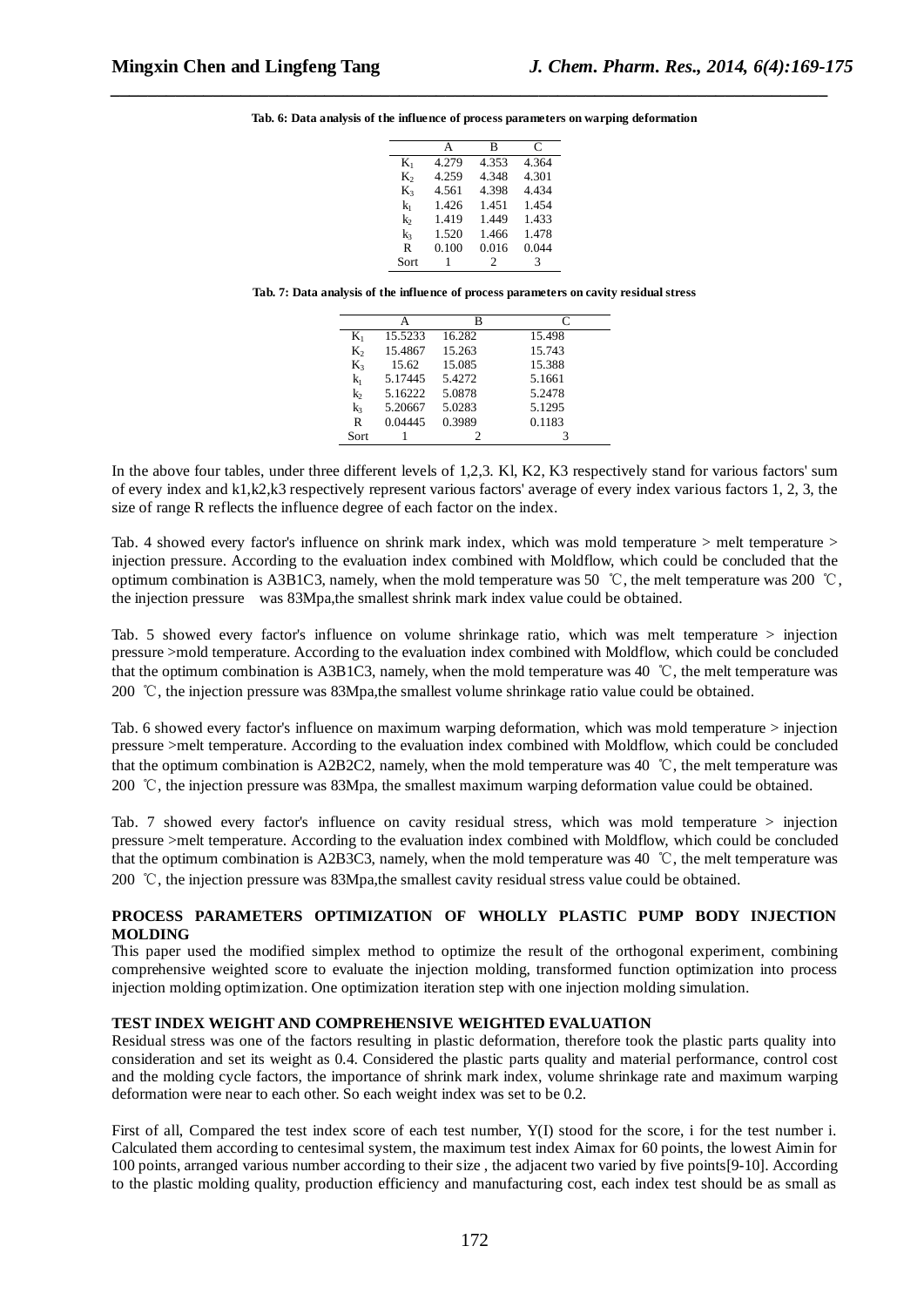possible.

$$
\mathbf{Y}_{i}^{*} = \sum_{i=1}^{4} \mathbf{Y}(i) \times \mathbf{W}_{j} \tag{1}
$$

**Mingxin Chen and Lingfeng Tang**<br>
possible.<br>  $Y_i^* = \sum_{i=1}^4 Y(i) \times V_j$  <br>
Drthogonal experiment results and comprehensive we<br>
comprehensive weighted score ), of the 9 tests, No.3 had the **igxin Chen and Lingfeng Tang** *<i>J. Chem. Pha*<br>
ible.<br>  $=\sum_{i=1}^{4} \textbf{Y}(i) \times \textbf{W}_i$   $\begin{bmatrix} 1 \\ 2 \end{bmatrix}$ <br>
ogonal experiment results and comprehensive weighted score were sherehensive weighted score), of the 9 tests, No Orthogonal experiment results and comprehensive weighted score were shown in Tab. 8(Y\*stands for comprehensive weighted score ),of the 9 tests,No.3 had the highest comprehensive weighted score, which was 85, the process parameters combination was A1B3C2.In addition to the volume shrinkage rate index in that group, the rest of the observational test index in 9 groups tests were relatively close to the minimum. In order to get the optimum process parameters combination under multiple indicators, a statistical analysis of every experiment's comprehensive weighted score was still needed.

*\_\_\_\_\_\_\_\_\_\_\_\_\_\_\_\_\_\_\_\_\_\_\_\_\_\_\_\_\_\_\_\_\_\_\_\_\_\_\_\_\_\_\_\_\_\_\_\_\_\_\_\_\_\_\_\_\_\_\_\_\_\_\_\_\_\_\_\_\_\_\_\_\_\_\_\_\_*

| N <sub>O</sub> | Shrink mark<br>index $(\% )$ |            | Volume shrinkage rate (%) |            | Maximum warping deformation (mm) |            | Cavity residual stress (MPa) |            | 77 |
|----------------|------------------------------|------------|---------------------------|------------|----------------------------------|------------|------------------------------|------------|----|
|                | value                        | evaluation | value                     | evaluation | value                            | evaluation | value                        | evaluation |    |
|                | 1.100                        | 85         | 0.975                     | 95         | 1.41                             | 90         | 5.44                         | 65         | 80 |
|                | 2.386                        | 70         | .0994                     | 75         | 1.396                            | 100        | 5.11                         | 80         | 81 |
|                | 0.7291                       | 90         | 1.1638                    | 70         | 1.473                            | 75         | 4.9733                       | 95         | 85 |
|                | 1.168                        | 80         | 0.9763                    | 90         | 1.407                            | 95         | 5.4783                       | 60         | 77 |
|                | 2.422                        | 65         | 1.0982                    | 85         | 1.425                            | 85         | 5.0517                       | 90         | 83 |
|                | 3.417                        | 60         | 1.1763                    | 65         | 1.427                            | 80         | 4.9567                       | 100        | 81 |
|                | 0.000                        | 100        | 0.9738                    | 100        | 1.536                            | 60         | 5.3633                       | 70         | 80 |
|                | 0.4371                       | 95         | .0988                     | 80         | 1.527                            | 65         | 5.1017                       | 85         | 82 |
|                | 72.72                        | 10         | 0.9993                    | 90         | 58.17                            | 10         | 5.155                        | 75         | 71 |

|  |  |  | Tab. 8: 9Group orthogonal experiment results and comprehensive weighted score |
|--|--|--|-------------------------------------------------------------------------------|
|  |  |  |                                                                               |

| No                       | Point name          | Keep vertices              | $A(^{\circ}C)$ | $B(^{\circ}C)$ | C(MPa) | $D(\%)$        | $E(\% )$ | F(mm) | G(MPa) | H(Y)  |
|--------------------------|---------------------|----------------------------|----------------|----------------|--------|----------------|----------|-------|--------|-------|
| $\mathbf{1}$             | vertex              |                            | 15             | 200            | 78.7   | 1.1            | 15.6     | 1.41  | 32.64  | 67.04 |
| $\boldsymbol{2}$         | vertex              |                            | 15             | 230            | 83     | 2.386          | 17.59    | 1.396 | 30.66  | 82.23 |
| 3                        | vertex              |                            | 15             | 250            | 80     | 0.7291         | 18.82    | 1.473 | 29.84  | 67.19 |
| $\overline{\mathcal{L}}$ | vertex              |                            | 30             | 200            | 83     | 1.168          | 15.62    | 1.407 | 32.87  | 67.48 |
| 5                        | vertex              |                            | 30             | 230            | 80     | 2.422          | 17.57    | 1.425 | 30.31  | 70.46 |
| 6                        | vertex              |                            | 30             | 250            | 78.7   | 3.417          | 18.82    | 1.427 | 29.74  | 74.04 |
| 7                        | vertex              |                            | 40             | 200            | 80     | $\overline{0}$ | 15.58    | 1.536 | 32.18  | 85.7  |
| 8                        | vertex              |                            | 40             | 230            | 78.7   | 0.4371         | 17.58    | 1.527 | 30.61  | 77.02 |
| 9                        | vertex              |                            | 40             | 250            | 83     | 1.984          | 18.84    | 1.498 | 30.93  | 72.7  |
|                          | core                | 1,2,3,4,5,7,8,9            | 28.13          | 223.75         | 80.8   |                |          |       |        |       |
| 10                       | apex                |                            | 26.25          | 223.75         | 82.9   | 2.135          | 17.16    | 1.419 | 30.8   | 79.66 |
|                          | core                | 1,2,3,4,5,7,8,10           | 26.41          | 220.47         | 80.79  |                |          |       |        |       |
| 11                       | apex                |                            | 26.41          | 220.47         | 80.79  | 1.993          | 16.95    | 1.414 | 30.97  | 79.13 |
|                          | core                | 1,2,3,4,7,8,10,11          | 25.96          | 219.28         | 80.89  |                |          |       |        |       |
| 12                       | apex                |                            | 21.92          | 208.56         | 81.78  | 1.495          | 16.18    | 1.4   | 32.07  | 77.92 |
|                          | core                | 1,3,4,7,8,10,11,12         | 26.82          | 216.6          | 80.73  |                |          |       |        |       |
| 13                       | apex                |                            | 38.64          | 203.19         | 80.73  | 1.399          | 15.84    | 1.408 | 32.1   | 77.47 |
|                          | core                | 1,3,4,7,8,11,12,13         | 28.37          | 214.03         | 80.46  |                |          |       |        |       |
| 14                       | apex                |                            | 30.49          | 204.3          | 80.46  | 1.346          | 15.88    | 1.39  | 32.37  | 77.34 |
|                          | core                | 1,3,4,7,8,12,13,14         | 28.88          | 212.01         | 80.42  |                |          |       |        |       |
| 15                       | apex                |                            | 31.35          | 203.54         | 80.05  | 1.319          | 15.84    | 1.407 | 32.43  | 87.62 |
|                          | core                | 1,3,4,7,8,13,14,15         | 30.06          | 211.38         | 80.21  |                |          |       |        |       |
| 16                       | apex                |                            | 38.21          | 214.21         | 80.21  | 1.853          | 16.53    | 1.442 | 31.18  | 89.08 |
| 17                       | Shrink              |                            | 25.99          | 209.97         | 80.99  | 0.0045         | 16.27    | 1.516 | 31.89  | 85.7  |
|                          | core                | 1,3,4,7,8,13,14,17         | 29.39          | 212.18         | 80.32  |                |          |       |        |       |
| 18                       | apex                |                            | 27.43          | 220.82         | 80.59  | 2.012          | 16.96    | 1.417 | 30.96  | 89.24 |
| 19                       | Shrink 1            |                            | 30.37          | 207.86         | 80.19  | 1.495          | 16.12    | 1.412 | 31.94  | 87.93 |
| 20                       | Shrink <sub>2</sub> |                            | 29.88          | 210.02         | 80.25  | 1.58           | 16.26    | 1.402 | 31.7   | 87.84 |
| 21                       | Shrink 3            |                            | 29.64          | 211.1          | 80.29  | 0.0191         | 16.33    | 1.516 | 31.65  | 85.52 |
|                          | core                | 1, 3, 7, 8, 13, 14, 17, 21 | 29.34          | 213.57         | 79.98  |                |          |       |        |       |
| 22                       | apex                |                            | 28.69          | 227.14         | 79.98  | 0.1529         | 17.39    | 1.513 | 30.87  | 86.03 |
|                          | core                | 1, 3, 7, 8, 14, 17, 21, 22 | 28.1           | 216.56         | 79.89  |                |          |       |        |       |
| 23                       | apex                |                            | 17.56          | 229.94         | 79.05  | 0.1955         | 17.59    | 1.491 | 30.97  | 86.05 |
|                          | core                | 1, 3, 7, 8, 17, 21, 22, 23 | 26.48          | 219.77         | 79.71  |                |          |       |        |       |
| 24                       | apex                |                            | 22.48          | 235.23         | 78.97  | 2.659          | 17.91    | 1.413 | 30.11  | 91.03 |
| 25                       | Shrink 1            |                            | 28.49          | 212.04         | 80.09  | 1.659          | 16.41    | 1.402 | 31.66  | 91.19 |
| 26                       | Shrink <sub>2</sub> |                            | 27.49          | 215.9          | 79.9   | 1.701          | 16.21    | 1.408 | 30.75  | 87.11 |

**Tab. 9:Modified simplex method for wholly plastic pump body parts' comprehensive weighted score test processes and results**

#### **OPTIMIZATION OF MODIFIED SIMPLEX METHOD**

According to the basic principle of modified simplex method, Researchers optimized the maximum warping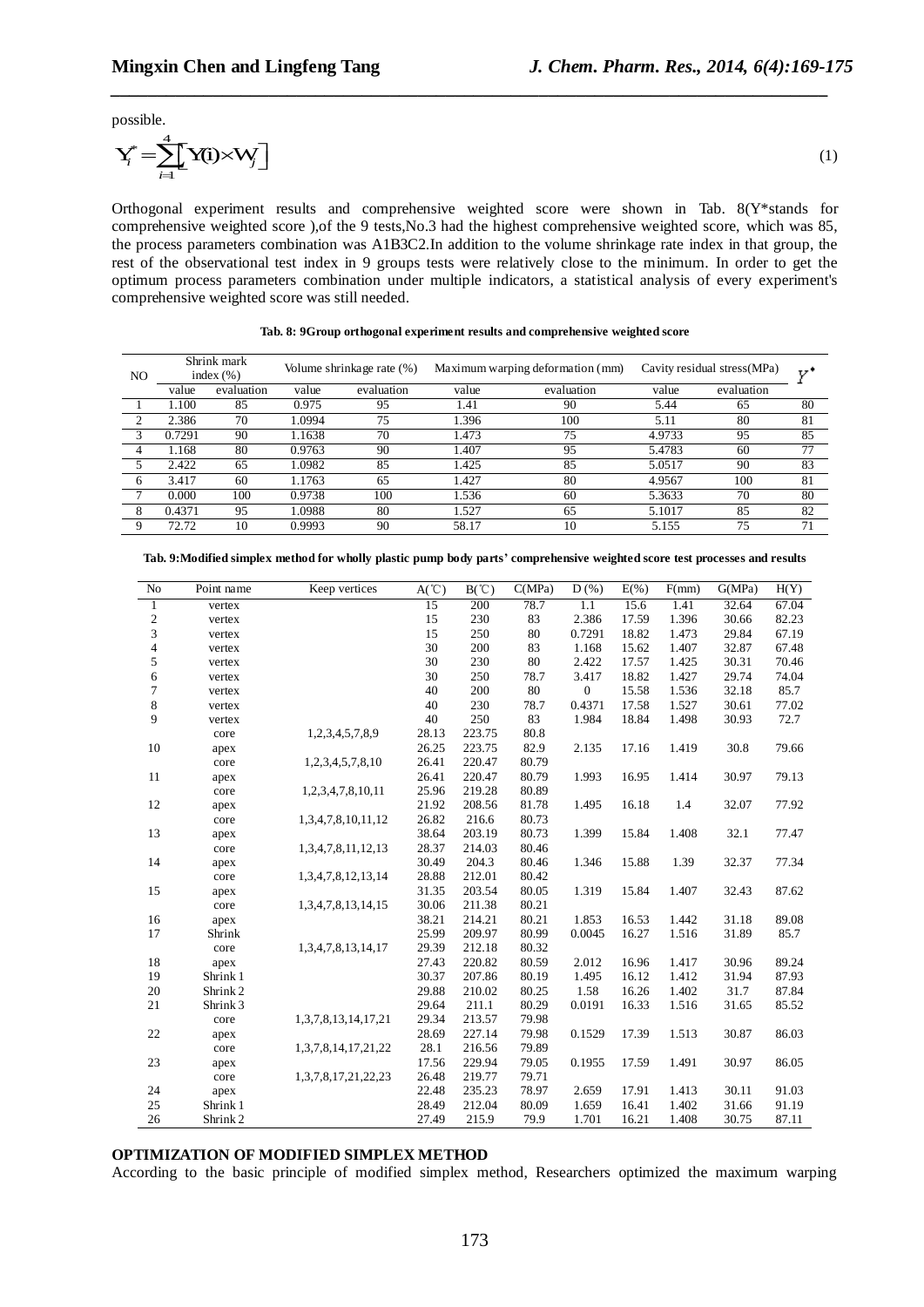deformation of wholly plastic pump body parts, promoted the injection molding orthogonal experiment steps of wholly plastic pump body parts , and recorded the processes and results in Tab. 9(A for Mold temperature, B for melt temperature, C for injection pressure, D for shrink mark index, E for volume shrinkage rate, F for maximum warping deformation, G for first main direction's cavity residual stress, H for comprehensive weighted score ).

*\_\_\_\_\_\_\_\_\_\_\_\_\_\_\_\_\_\_\_\_\_\_\_\_\_\_\_\_\_\_\_\_\_\_\_\_\_\_\_\_\_\_\_\_\_\_\_\_\_\_\_\_\_\_\_\_\_\_\_\_\_\_\_\_\_\_\_\_\_\_\_\_\_\_\_\_\_*

In Tab. 9, It could be seen that along with started from the 17th sites , the comprehensive weighted score values of wholly plastic pump body parts had already close to the minimum, namely the injection molding process parameters were beginning to the be close to the optimal process parameters. When the injection molding process parameters range were as follows: mold temperature was 25.99 ~ 40℃, melt temperature was 200 ~ 211.1℃, injection pressure was 80 ~ 81Mpa, then most comprehensive weighted score values were small. Which Suggested that the best response value of comprehensive weighted score of wholly plastic pump body parts' injection molding process parameters were relatively stable in that area. In the practical work if people could combine these two methods, it would achieve better effect for the optimization of plastic parts molding process . In this test, researchers chose the best response value's (No.25) injection molding process parameters as wholly plastic pump body parts' optimum parameters of injection molding conditions. The wholly plastic pump body parts' injection molding process parameters were as follows: Mold temperature was 28.49℃; Melt temperature was 212.4℃;Injection pressure was 80.09MPa. At this time, wholly plastic type of pump body parts' comprehensive weighted score value was 91.19 and results of the test evaluation index were respectively as follow: plastic shrink mark index was 0.0191%, volume shrinkage rate was 0.0191%, maximum warping deformation was 1.516mm, and the first main direction's cavity residual stress was 31.65MPa,which could be concluded from the experiment simulation results that every evaluation indexes basically reached its optimum value.

#### **PRODUCTION APPLICATION**

Applying the best simulation test process parameters and model design scheme to the practical production of a pump factory, used the optimum process parameters to do the trying die,which could produce the products meeting the accuracy requirement. The parts' material was PP+T20, belonging to the linear alkenes polymers. The gating system chose figure 2a, whose main channel inlet diameter was 15mm,length was 170mm,draft Angle was 3°, runner diameter was 11mm, and the side gate inlet diameter was 4 mm, draft Angle for 15°,length for 14 mm. Injection molding process parameters were mold temperature for 28.49℃ and 212.4℃,Injection pressure for 80.09MPa,filling time for 3.213 s, clamping force for 2812.9 t. The injection mold and its part were shown in Fig. 3.



**Fig. 3: Molding part and product**

#### **CONCLUSION**

Obtained the best molding gating system of wholly plastic pump injection, Parts chose the one module and two cavities, gate location closing to the parts' big end scheme, and its main channel inlet diameter was 15mm,length was 170mm,draft Angle was 3°, runner diameter was 11mm,and the side gate inlet diameter was 4 mm, draft Angle for 15°,length for 14mm.The length of main channel, runner and side channel was determined by the die. Designed the L9(33) Orthogonal Experiment table, acquired the best process parameters of wholly plastic pump injection by using Modified Simplex Method and Comprehensive Weighted Score, which were shown as follows: mold temperature was 28.49℃,melt temperature was 212.4℃;injection pressure was 80.09MPa. shrink mark index was 0.0191%、volume shrinkage rate was 16.33%,maximum warping deformation was 1.516mm and first main direction's cavity residual stress was 31.65MPa.Applied the design scheme of die to practical production, produced wholly plastic pump's mould, obtained the wholly plastic pump according to the optimum process parameters, and the parts met the requirement.

#### **Acknowledgments**

The accomplishment of this paper is supported by National Natural Science Foundation of China (Grant No. 51305001), Science and Technology Research Project of Anhui Province(NO.12010402105),Natural Science Foundation for Youths of Anhui Province(NO.1208085QE94),Universities Natural Science Research Project of Anhui Province(NO.KJ2012B008), Science and Technology Project of WuHu(No.2013cxy08).